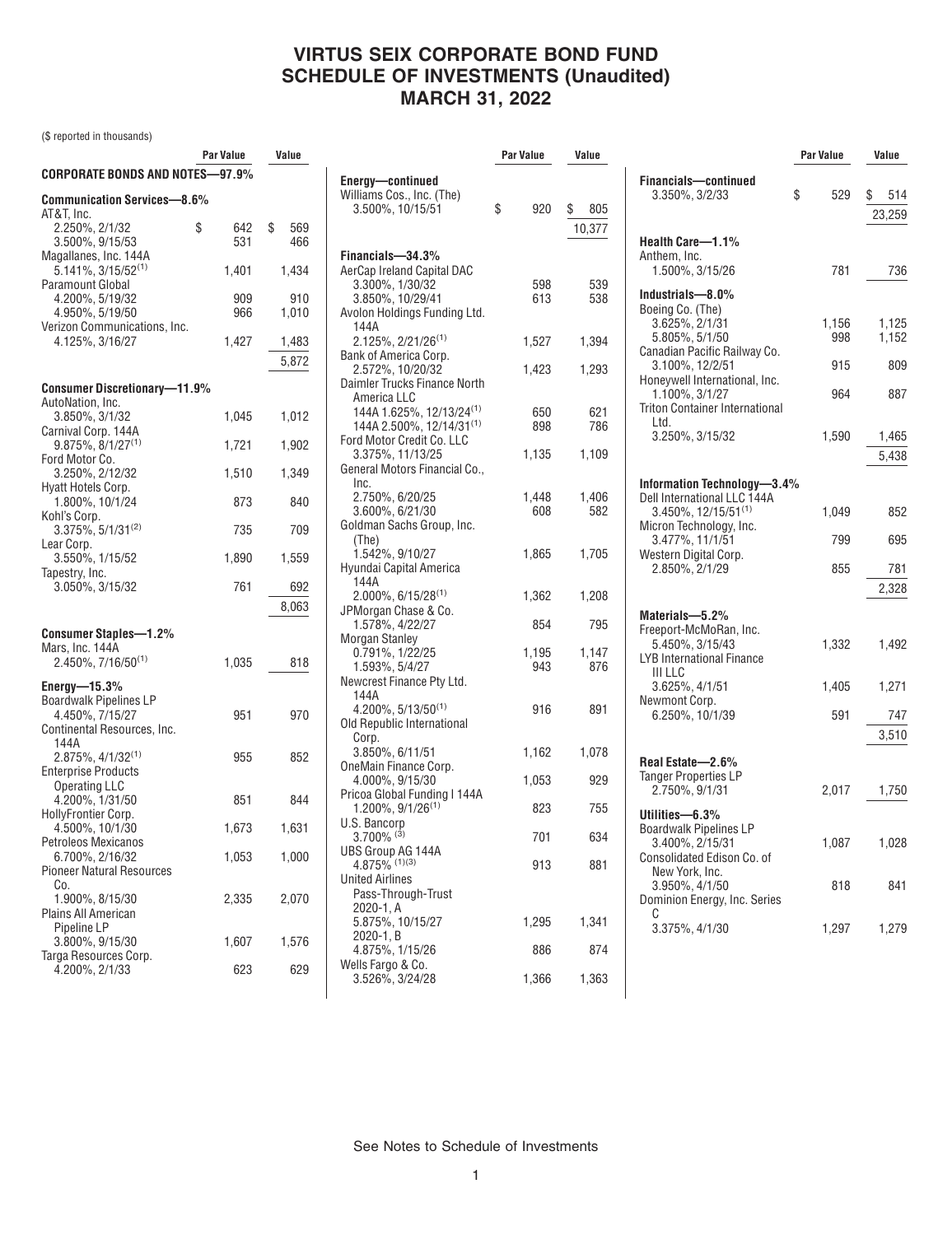## **VIRTUS SEIX CORPORATE BOND FUND SCHEDULE OF INVESTMENTS (Unaudited) (Continued) MARCH 31, 2022**

## (\$ reported in thousands)

| Par Value   | Value                                                                                                                                                              |
|-------------|--------------------------------------------------------------------------------------------------------------------------------------------------------------------|
| \$<br>1.311 | \$1,131<br>4.279                                                                                                                                                   |
|             | 66,430                                                                                                                                                             |
|             | 66,430                                                                                                                                                             |
|             |                                                                                                                                                                    |
|             |                                                                                                                                                                    |
|             | 1,124                                                                                                                                                              |
|             | 1,124                                                                                                                                                              |
|             | TOTAL CORPORATE BONDS AND NOTES<br><b>Shares</b><br>SHORT-TERM INVESTMENT-1.6%<br><b>Money Market Mutual Fund-1.6%</b><br>1,124,216<br>TOTAL SHORT-TERM INVESTMENT |

|                                                                                                                                                                                                                                                                                                                                                                                                       | <b>Shares</b> |    | Value             |  |  |
|-------------------------------------------------------------------------------------------------------------------------------------------------------------------------------------------------------------------------------------------------------------------------------------------------------------------------------------------------------------------------------------------------------|---------------|----|-------------------|--|--|
| SECURITIES LENDING COLLATERAL—1.1%<br>Dreyfus Government Cash<br>Management Fund -<br><b>Institutional Shares</b><br>(seven-day effective yield<br>$(0.194\%)^{(4)(5)}$                                                                                                                                                                                                                               | 734,706       | \$ | 735               |  |  |
| <b>TOTAL SECURITIES LENDING</b>                                                                                                                                                                                                                                                                                                                                                                       |               |    |                   |  |  |
| COLLATERAL<br>(Identified Cost \$735)                                                                                                                                                                                                                                                                                                                                                                 |               |    | 735               |  |  |
| TOTAL INVESTMENTS-100.6%<br>(Identified Cost \$72,657)<br>Other assets and liabilities, net-(0.6)%                                                                                                                                                                                                                                                                                                    |               |    | \$68,289<br>(432) |  |  |
| <b>NET ASSETS-100.0%</b>                                                                                                                                                                                                                                                                                                                                                                              |               |    | \$67,857          |  |  |
| Abbreviations:<br>CDX.NA.HY Credit Default Swap North American High<br>Yield<br><b>Limited Liability Company</b><br>LLC<br>LP<br><b>Limited Partnership</b>                                                                                                                                                                                                                                           |               |    |                   |  |  |
| <b>Footnote Legend:</b><br>(1)<br>Security exempt from registration under Rule 144A<br>of the Securities Act of 1933. These securities may<br>be resold in transactions exempt from registration,<br>normally to qualified institutional buyers. At<br>March 31, 2022, these securities amounted to a<br>value of \$12,394 or 18.3% of net assets.<br>(2)<br>All or a portion of security is on loan. |               |    |                   |  |  |

- (3) No contractual maturity date.
- (4) Shares of this fund are publicly offered, and its prospectus and annual report are publicly available.
- (5) Represents security purchased with cash collateral received for securities on loan.

### **Centrally cleared credit default swaps - buy protection(1) outstanding as of March 31, 2022 were as follows:**

| <b>Reference Entity</b>     | <b>Pavment</b><br>Freauencv | <b>Counterparty</b> | Fixed<br>Rate | Expiration<br>Date | <b>Notional</b><br>Amount <sup>(2)</sup> | Value               | Premiums<br>Paid<br>(Received) | <b>Unrealized</b><br>Appreciation | <b>Unrealized</b><br>(Depreciation) |
|-----------------------------|-----------------------------|---------------------|---------------|--------------------|------------------------------------------|---------------------|--------------------------------|-----------------------------------|-------------------------------------|
| CDX.NA.HY.37 <sup>(3)</sup> | Quarterlv                   | <b>ICE</b>          | 000%،د        | 12/20/26           | \$(4.250)                                | (263)               | (369)                          | \$106                             |                                     |
| <b>Total</b>                |                             |                     |               |                    |                                          | $\frac{1}{2}$ (263) | (369)                          | \$106                             |                                     |

### **Footnote Legend:**

- (1) If the Fund is a buyer of protection and a credit event occurs, as defined under the terms of that particular swap agreement, the Fund will either: (i) receive from the seller of protection an amount equal to the notional amount of the swap and deliver the referenced obligation or underlying investments comprising the referenced index; or (ii) receive a net settlement amount in the form of cash or investments equal to the notional amount of the swap less the recovery value of the referenced obligation or underlying investments comprising the referenced index.
- $(2)$  The maximum potential amount the Fund could be required to pay as a seller of credit protection or receive as a buyer of credit protection if a credit event occurs as defined under the terms of that particular swap agreement.

<sup>(3)</sup> Markit's CDX.NA.HY Index, is composed of 100 of the most liquid North American entities with high yield credit ratings that trade in the credit default swap market.

**Counterparties:**

**Country Weightings†**

| <b>United States</b> | 87%  |
|----------------------|------|
| Panama               |      |
| Bermuda              | 2    |
| Cayman Islands       | 2    |
| Ireland              | 2    |
| Mexico               |      |
| Australia            |      |
| Other                | 2    |
| Total                | 100% |
| nnnn                 |      |

† % of total investments as of March 31, 2022.

ICE Intercontinental Exchange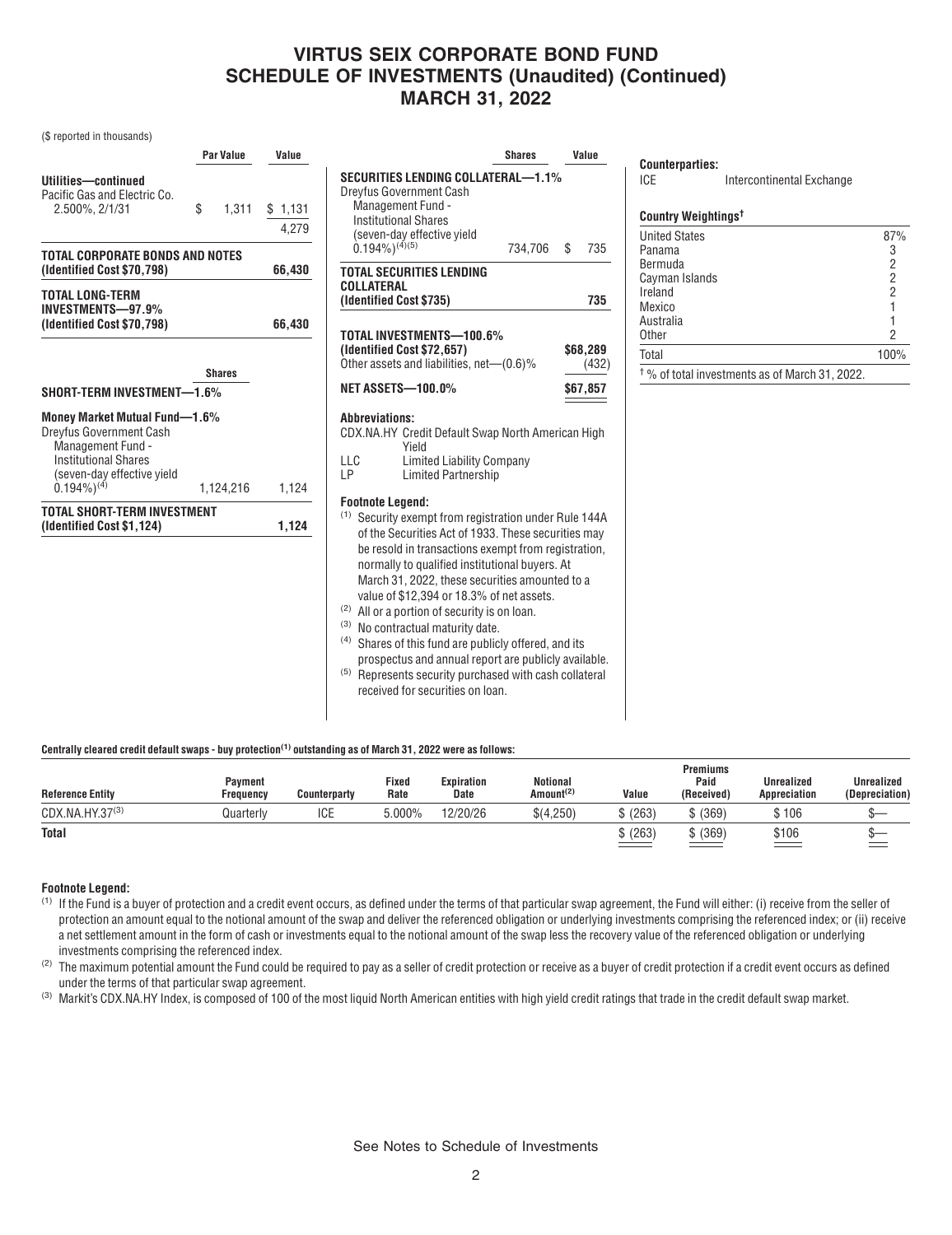## **VIRTUS SEIX CORPORATE BOND FUND SCHEDULE OF INVESTMENTS (Unaudited) (Continued) MARCH 31, 2022**

### (\$ reported in thousands)

The following table summarizes the market value of the Fund's investments as of March 31, 2022, based on the inputs used to value them (See Security Valuation Note 1 in the Notes to Schedule of Investments):

|                                              | Total<br>Value at<br>March 31, 2022 | Level 1<br><b>Quoted Prices</b> | Level 2<br>Significant<br>Observable<br>Inputs |
|----------------------------------------------|-------------------------------------|---------------------------------|------------------------------------------------|
| Assets:                                      |                                     |                                 |                                                |
| <b>Debt Securities:</b>                      |                                     |                                 |                                                |
| <b>Corporate Bonds and Notes</b>             | \$66,430                            | \$                              | \$66,430                                       |
| Other                                        |                                     |                                 |                                                |
| Securities Lending Collateral                | 735                                 | 735                             |                                                |
| Money Market Mutual Fund                     | 1,124                               | 1,124                           |                                                |
| <b>Total Assets</b>                          | 68,289                              | 1,859                           | 66,430                                         |
| Liabilities:                                 |                                     |                                 |                                                |
| <b>Other Financial Instruments:</b>          |                                     |                                 |                                                |
| <b>Centrally Cleared Credit Default Swap</b> | (263)                               |                                 | (263)                                          |
| <b>Total Liabilities</b>                     | (263)                               |                                 | (263)                                          |
| <b>Total Investments</b>                     | \$68,026                            | \$1,859                         | \$66,167                                       |
|                                              |                                     |                                 |                                                |

There were no securities valued using significant unobservable inputs (Level 3) at March 31, 2022.

There were no transfers into or out of Level 3 related to securities held at March 31, 2022.

See Notes to Schedule of Investments